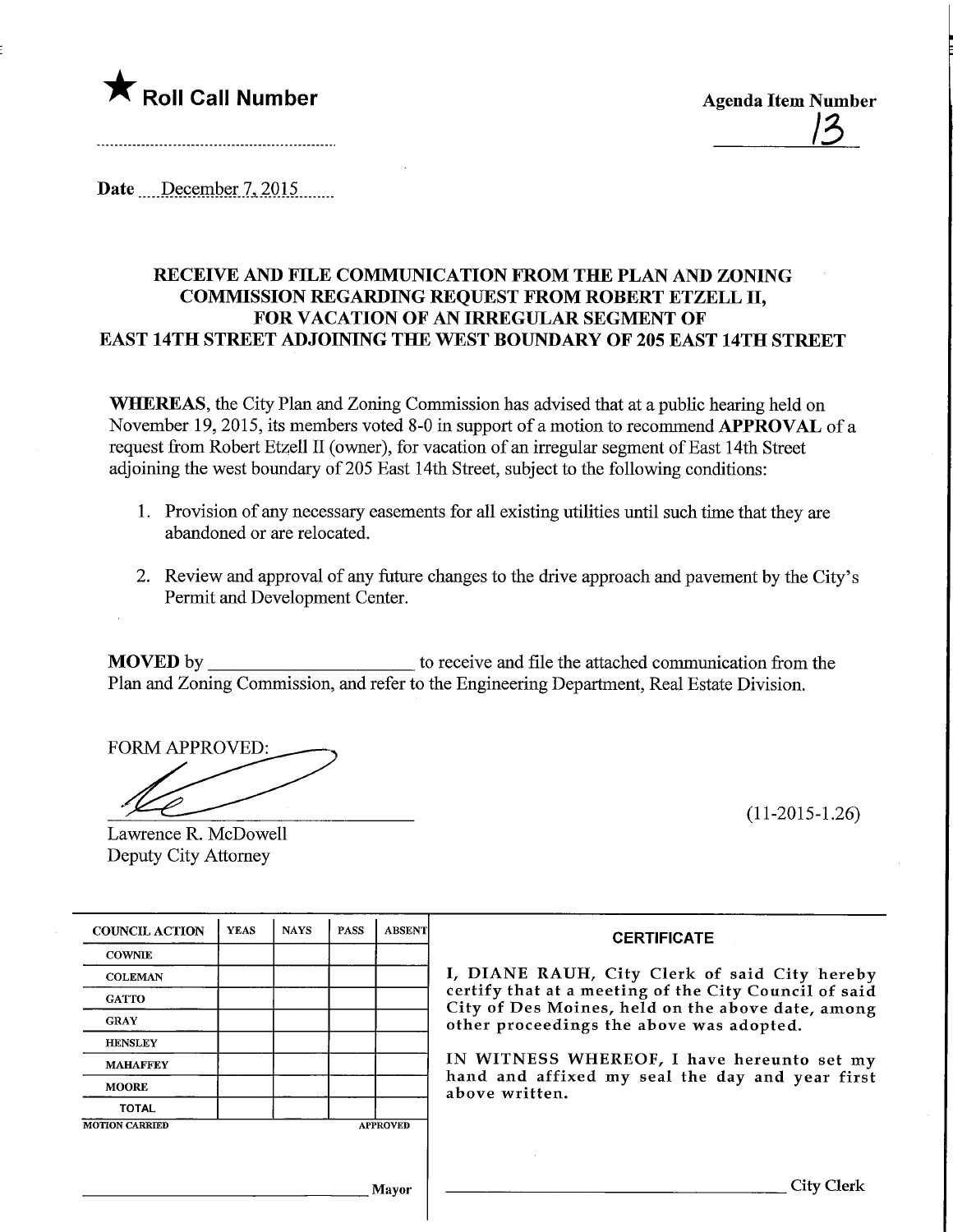| CITY OF <b>DES MOINES</b><br>COMMUNITY DEVELOPMEN |
|---------------------------------------------------|
| Agenda Item                                       |
| Roll Call #                                       |

December 1, 2015

Honorable Mayor and City Council City of Des Moines, Iowa

Members:

Communication from the City Plan and Zoning Commission advising that at their meeting held November 19, 2015, the following action was taken regarding a request from Robert Etzell II (owner), 205 East 14th Street, for vacation of an irregular segment of East 14th Street adjoining the west boundary of the subject property.

# COMMISSION RECOMMENDATION:

| <b>Commission Action:</b> | Yes | <b>Nays</b> | Pass | Absent |
|---------------------------|-----|-------------|------|--------|
| <b>Dory Briles</b>        | Χ   |             |      |        |
| JoAnne Corigliano         |     |             |      | X      |
| <b>Jacqueline Easley</b>  |     |             |      | Χ      |
| <b>Tim Fitzgerald</b>     | X   |             |      |        |
| Jann Freed                | X   |             |      |        |
| John "Jack" Hilmes        |     |             |      | Χ      |
| Greg Jones                | X   |             |      |        |
| Sasha Kamper              |     |             |      | X      |
| <b>Brian Millard</b>      | X   |             |      |        |
| <b>William Page</b>       | X   |             |      |        |
| Jonathan Rosenbloom       | X   |             |      |        |
| Mike Simonson             | X   |             |      |        |
| <b>CJ Stephens</b>        |     |             |      | Χ      |
| <b>Greg Wattier</b>       |     |             |      | Χ      |

After public hearing, the members voted 8-0 as follows:

APPROVAL of the requested vacation subject to the following conditions: (11-2015-1.26)

- 1. Provision of any necessary easements for all existing utilities until such time that they are abandoned or are relocated.
- 2. Review and approval of any future changes to the drive approach and pavement by the City's Permit and Development Center.

# STAFF RECOMMENDATION TO THE P&Z COMMISSION

Staff recommends approval of the requested vacation subject to the following conditions: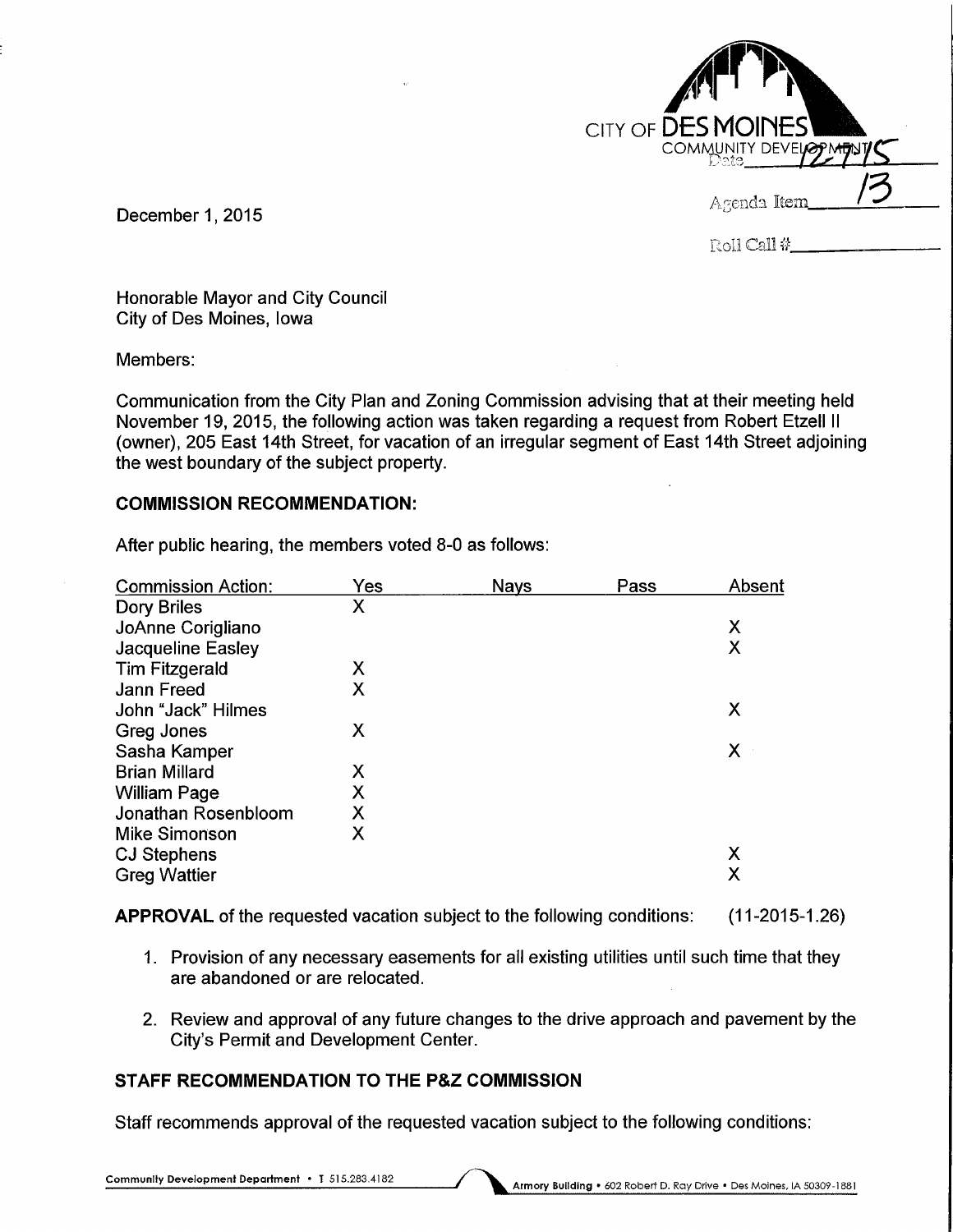- 1. Provision of any necessary easements for all existing utilities until such time that they are abandoned or are relocated.
- 2. Review and approval of any future changes to the drive approach and pavement by the City's Permit and Development Center.

### STAFF REPORT TO THE PLANNING COMMISSION

#### I. GENERAL INFORMATION

- 1. Purpose of Request: The applicant wishes to acquire the irregular segment adjoining the west property line and combine it with the property addressed 205 East 14<sup>th</sup> Street.
- 2. Size of Site: 2608 square feet (0.059 acres).
- 3. Existing Zoning (site): "C-2" General Retail and Highway-Oriented Commercial District, "VDL" Vehicle Display Overlay District, and "FSO" Free standing Sign Overlay District.
- 4. Existing Land Use (site): City-owned land and driveway approach to property at 205 East 14th Street.
- 5. Adjacent Land Use and Zoning:

North - "R-3", Uses include a driveway and single-family residential.

East - "C-2", Use is Abelardo's restaurant owned by the applicant.

South - "R1-60", Use is East Court Avenue right-of-way and Burger King Restaurant.

West  $-$  "R-4", Use is East 14<sup>th</sup> Street right-of-way and State-owned surface parking lot for the Hoover Building.

- 6. General Neighborhood/Area Land Uses: The subject property is located along the East 14<sup>th</sup> Street commercial corridor. The area contains a mix of commercial, retail and residential uses.
- 7. Applicable Recognized Neighborhood(s): The subject property is located in Capitol East Neighborhood and within 250 feet of Historic East Village Neighborhood. The neighborhood associations were notified of the meeting by mailing of the Preliminary Agenda to all recognized neighborhood associations on October 30, 2015 and by mailing of the Final Agenda on November 13, 2015. Additionally, separate notifications of the hearing for this specific item were mailed on November 9, 2015 (10 days prior) to the neighborhood associations and to the primary titleholder on file with the Polk County Assessor for each property adjacent to the requested alley segment.

All agendas and notices are mailed to the primary contact designated by the recognized neighborhood association to the City of Des Moines Neighborhood Development Division. The Capitol East Neighborhood Association mailings were sent to Peggy Ingram, 1441 Capitol Avenue, #10, Des Moines, IA 50316. The Historic East Village Neighborhood Association mailings were sent to Colleen MacRae, PO Box 93904, Des Moines, IA 50393.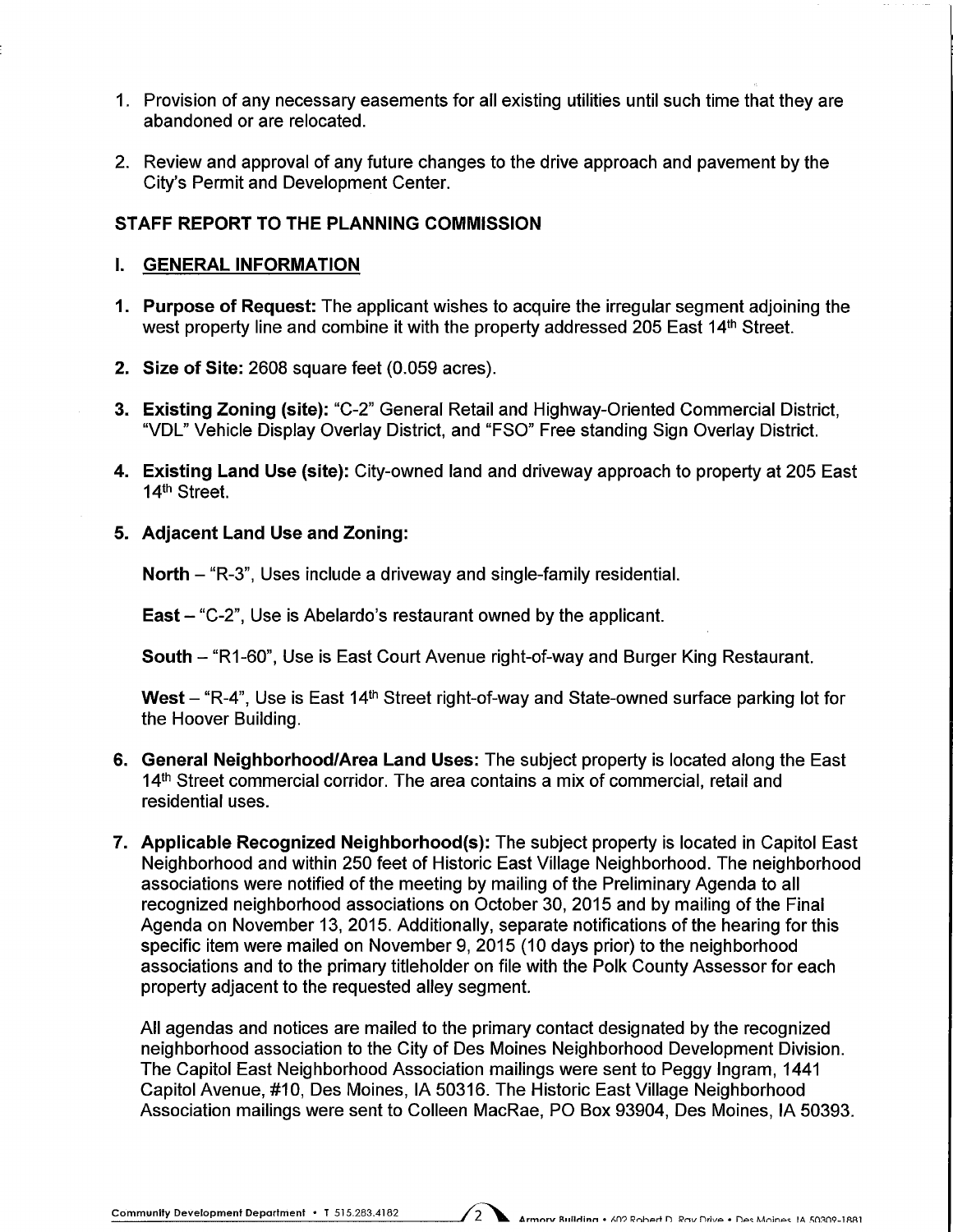- 8. Relevant Zoning History: None.
- 9. 2020 Community Character Land Use Plan Designation: Small Scale Strip Development.
- 10. Applicable Regulations: The Commission reviews all proposals to vacate land dedicated for a specific public purpose, such as for streets and parks, in consideration of the criteria set forth in Chapter 18B of the Iowa Code, to determine whether the land is still needed for such purpose or may be released (vacated) for other use. The recommendation of the Commission is forwarded to the City Council.

#### II. ADDITIONAL APPLICABLE INFORMATION

- 1. Utilities: The subject right-of-way contains fiber conduits and sanitary sewer lines. Easements must be reserved for any existing utilities until such time that they are abandoned or relocated.
- 2. Street System/Access: The requested vacation would not impact the surrounding street network. The applicant has indicated plans to construct a patio along the west facade of the existing building. Any changes to the drive approach and pavement would require review and approval from the City's Permit and Development Center.

#### SUMMARY OF DISCUSSION

Grea Jones asked if anyone was present to speak on this item. None were present or requested to speak.

# COMMISSION ACTION:

Dory Briles moved staff recommendation for approval of the requested subject to the following conditions:

- 1. Provision of any necessary easements for all existing utilities until such time that they are abandoned or are relocated.
- 2. Review and approval of any future changes to the drive approach and pavement by the City's Permit and Development Center.

Motion passed 8-0 (Jacqueline Easley and John "Jack" Hilmes were not yet present).

 $\sqrt{3}$ 

Respectfully submitted,

 $M$  $M$  $M$ 

Planning Administrator

MGL:clw **Attachment**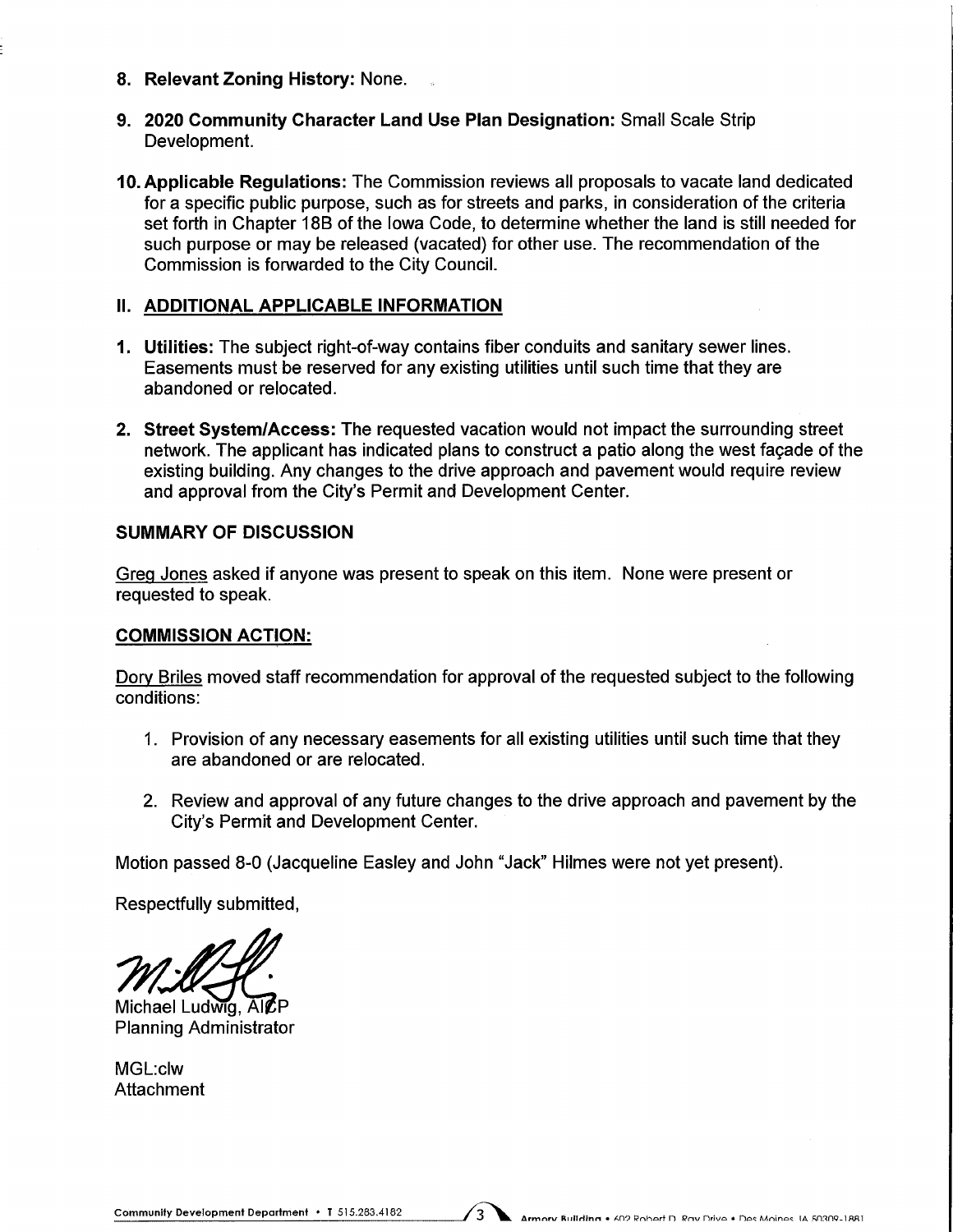| Robert Etzell II (owner), 205 East 14th Street.                                                                                                                                                |                                                                                     |                    |          |       |  | File $#$                                 |              |              |              |  |
|------------------------------------------------------------------------------------------------------------------------------------------------------------------------------------------------|-------------------------------------------------------------------------------------|--------------------|----------|-------|--|------------------------------------------|--------------|--------------|--------------|--|
|                                                                                                                                                                                                |                                                                                     |                    |          |       |  |                                          |              | 11-2015-1.26 |              |  |
| <b>Description</b><br>Approval of the requested vacation of an irregular segment of East 14th Street adjoining the<br>of Action<br>west boundary of the subject property subject to conditions |                                                                                     |                    |          |       |  |                                          |              |              |              |  |
| 2020 Community<br><b>Character Plan</b>                                                                                                                                                        | Current: Commercial: Auto-Oriented Small-Scale Strip Development.<br>Proposed: N/A. |                    |          |       |  |                                          |              |              |              |  |
| <b>Mobilizing Tomorrow</b><br>N/A.<br><b>Transportation Plan</b>                                                                                                                               |                                                                                     |                    |          |       |  |                                          |              |              |              |  |
| <b>Current Zoning District</b><br>"C-2" General Retail and Highway-Oriented Commercial District, "VDL" Vehicle<br>Display Lot Overlay District, and "FSO" Freestanding Signs Overlay District. |                                                                                     |                    |          |       |  |                                          |              |              |              |  |
| <b>Proposed Zoning District</b><br>N/A.                                                                                                                                                        |                                                                                     |                    |          |       |  |                                          |              |              |              |  |
| <b>Consent Card Responses</b><br>Inside Area<br>Outside Area                                                                                                                                   |                                                                                     |                    | In Favor |       |  | Not In Favor                             | Undetermined |              | % Opposition |  |
| <b>Plan and Zoning</b><br><b>Commission Action</b>                                                                                                                                             |                                                                                     | Approval<br>Denial |          | $8-0$ |  | Required 6/7 Vote of<br>the City Council |              | Yes<br>No    | X            |  |

#### Robert Etzel II, 205 East 14th Street 11-2015-1.26